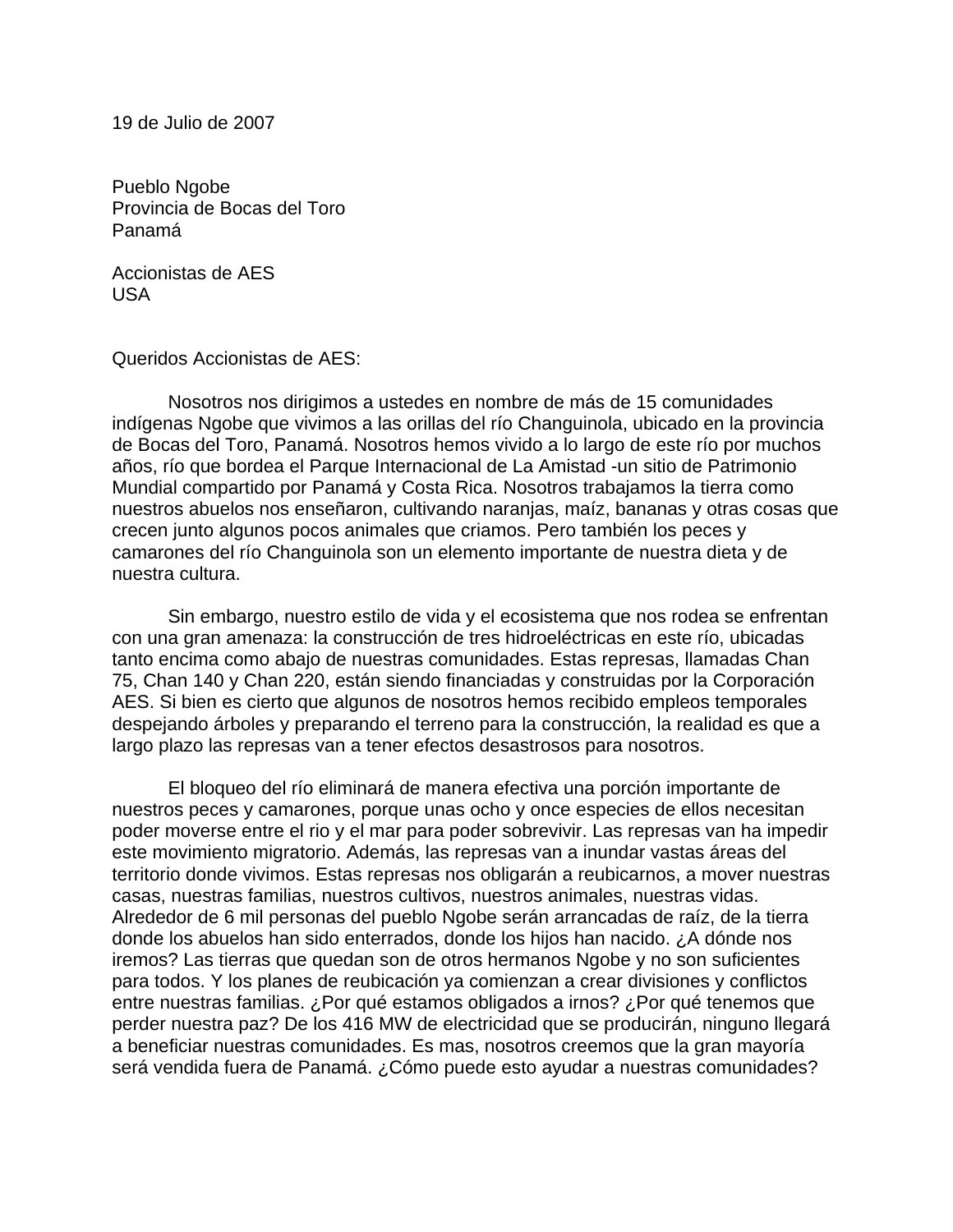Como indígenas, siempre hemos dependido del ambiente natural que nos rodea y estas hidroeléctricas representan el fin de la existencia Ngobe en ésta área que nosotros llamamos hogar. Pero ellas afectarán drásticamente el ecosistema de nuestros ríos, afectando no sólo las especies que no sólo nos alimentan, sino que también aquellas otras especies que, para poder sobrevivir, dependen del río y de la vida que hay en él. El efecto cascada que esto producirá afectará la biodiversidad del área, que incluye especies en peligro de extinción como el águila arpía y el tapir centroamericano. Es decir, el efecto va más allá que nuestras poblaciones; afectará el entero sitio Patrimonio de la Humanidad y sus alrededores.

Tenemos que decir que nosotros a menudo nos hemos sentido ignorados por la comunidad internacional. Y estos proyectos son sólo un ejemplo más de ello. Nosotros les imploramos que se pongan la mano en el corazón y examinen atentamente estos proyectos que su corporación está por llevar a cabo. ¿Quieren ustedes facilitar la eliminación de nuestro estilo de vida sólo para producir beneficios económicos a su corporación y al gobierno que controlará la distribución de la electricidad producida por estas hidroeléctricas? ¿Quieren ustedes permitir la inundación de nuestros hogares y nuestras familias?

Por favor, reconsideren su participación en estos proyectos. Nosotros comprendemos la importancia del desarrollo y de la necesidad de generar energía. Pero la manera en que estos proyectos están siendo llevados a cabo no es la manera de alcanzar estas metas. Detengan el financiamiento y construcción de estas hidroeléctricas. ¡Ayúdennos a asegurar nuestro futuro!

Con mucho respeto esperamos su respuesta,

El pueblo Ngobe de Bocas del Toro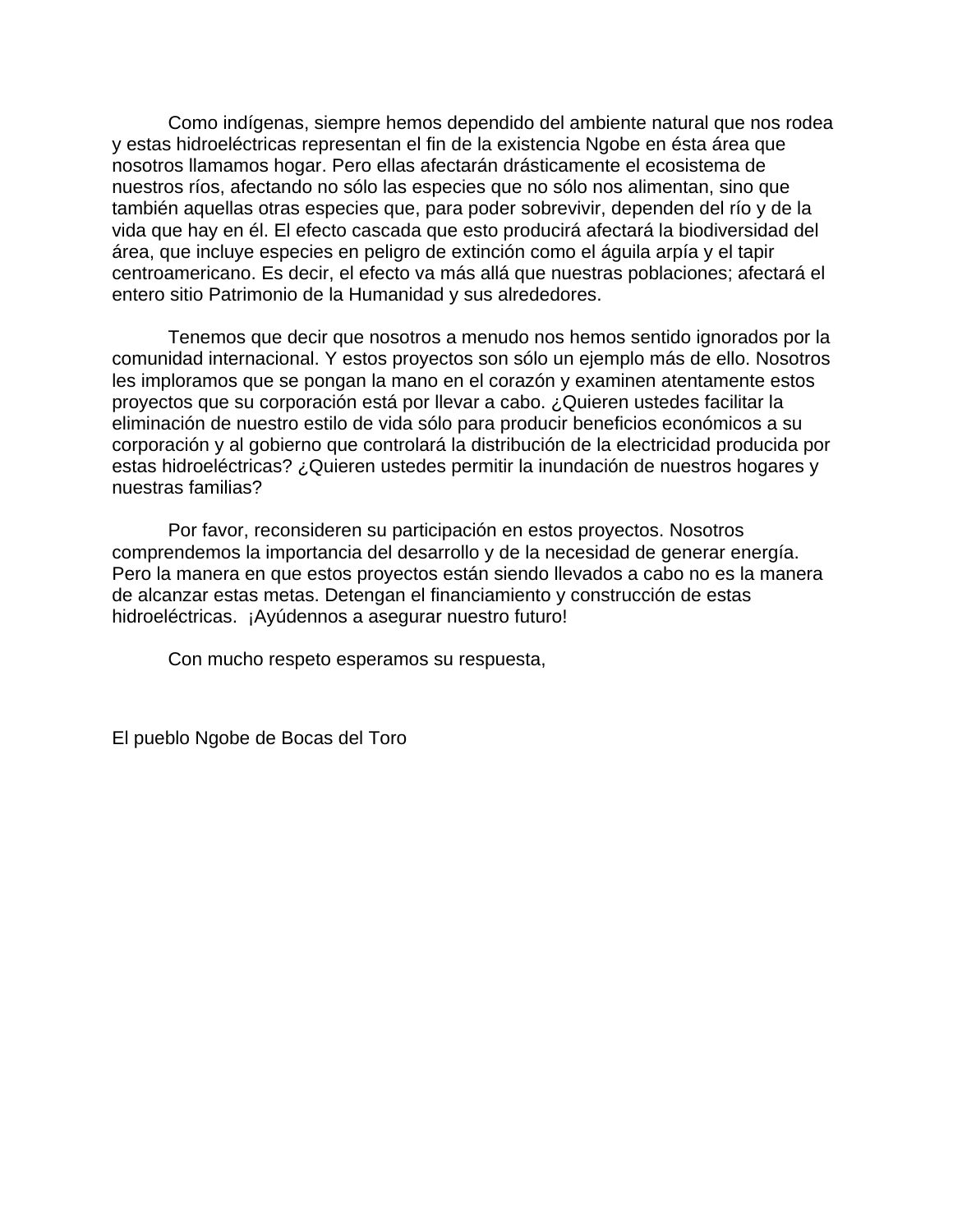July 19, 2007

Pueblo Ngobe Bocas del Toro Province Panamá

AES Shareholders USA

Dear AES Shareholders:

 We are addressing you on behalf of more than 15 indigenous Ngobe communities which live on the banks of the Changuinola River, located in Bocas del Toro Province, Panama. We have lived along this river for many years, this river which borders La Amistad International Park – a World Heritage site shared by Panama and Costa Rica. We work the land as our ancestors taught us, cultivating oranges, corn, bananas and other crops which grow together with the small number of animals we raise. But also, the fish and shrimp of the Changuinola River are an important part of our diet and our culture.

Currently, our lifestyle and the ecosystem surrounding us are facing a grave threat: the construction of three hydroelectric dams on the river, located above and below our communities. These dams, called Chan 75, Chan 140, and Chan 220, are being financed and constructed by AES Corporation. While some of us have been temporarily employed to clear trees and prepare the ground for construction, the reality is that in the long term these dams will have disastrous effects for us.

The blockage of the river will effectively eliminate an important portion of our fish and shrimp, because between eight to eleven species need to be able to move between the river and the sea to survive. The dams will impede this migratory movement. In addition, the dams will flood vast areas of the territory in which we live. These dams will obligate us to relocate, to move our homes, our families, our culture, our animals, our lives. Around 6 thousand Ngobe people will be uprooted from the land where our ancestors are buried and our children were born. Where will we go? The lands which will be left are those of other Ngobe brothers and will not be sufficient for everyone. And relocation plans have already started to create divisions and conflicts amongst our families. Why are we being forced to go? Why are we going to lose our peace? Of the 416 MW of electricity which will be produced, none of it will benefit our communities. In fact, we believe most of it will be sold outside of Panama. How can this help our communities?

As indigenous people, we have always depended on the environment which surrounds us and these hydroelectric dams represent the end of the Ngobe existence in this area which we call home. The dams will drastically affect the ecosystem of our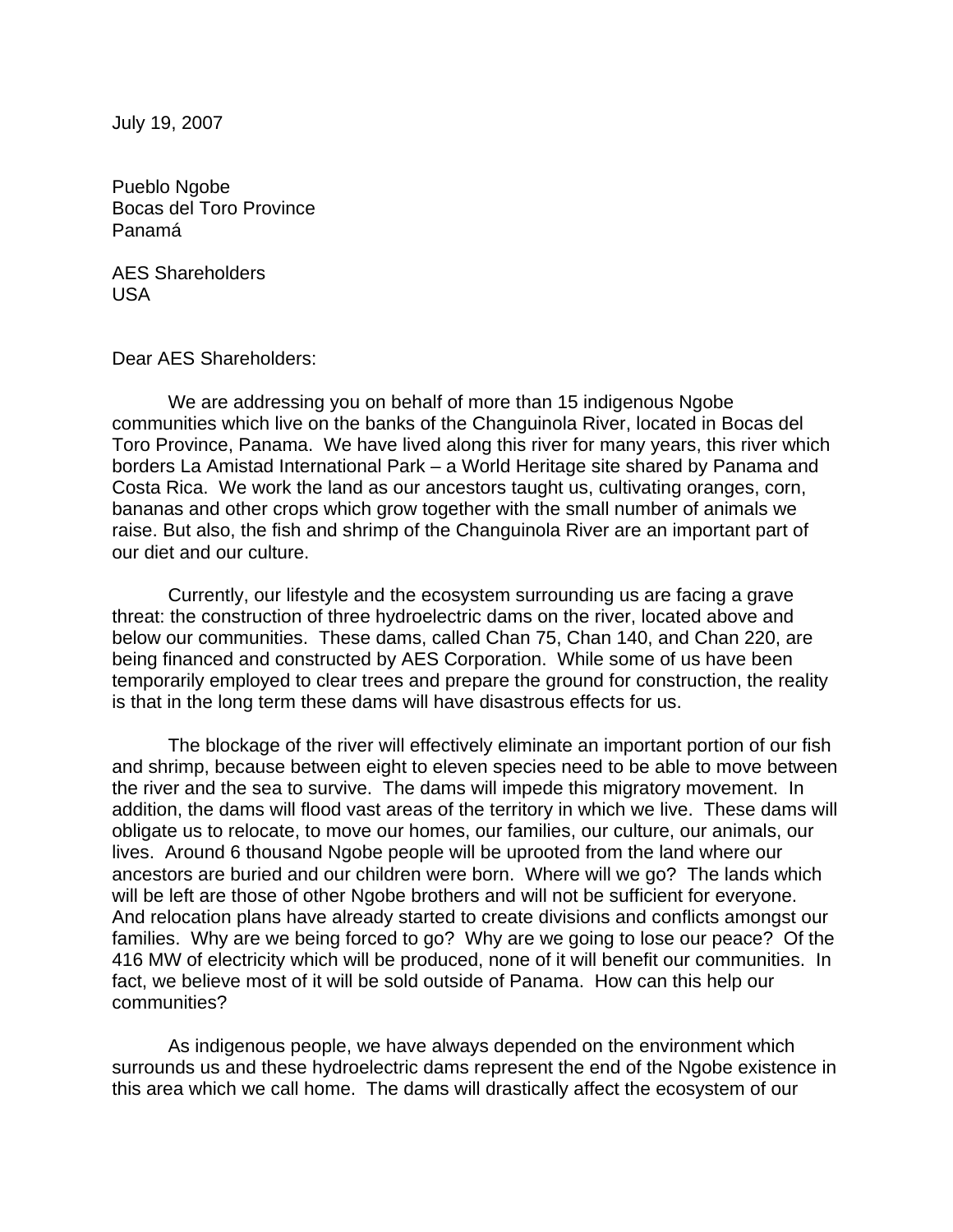rivers, affecting not only the species upon which we depend for food, but also those other species which, in order to survive, depend on the river and the life within it. The cascading effect which these dams will produce will affect the biodiversity of the area, including endangered species such as the Harpy eagle and the Central American Tapir. This is to say, the effects of the dams go much further than our populations; they will affect the entire World Heritage site and its surroundings.

We must say that we have often felt ignored by the international community. These projects are only another example of this. We implore you to put your hands on your hearts and to attentively examine these projects which your corporation is about to carry out. Will you facilitate the elimination of our lifestyle simply to produce an economic benefit for your corporation and for the government which controls the distribution of the electricity produced by these dams? Will you allow the flooding of our homes and our families?

Please, reconsider your participation in these projects. We understand the importance of development and the necessity of generating electricity. However, the manner in which these projects will be carried out is not the manner in which to achieve these goals. Stop the financing and construction of these dams. Help us to secure our future!

With much respect, we await your answer,

The Ngobe people of Bocas del Toro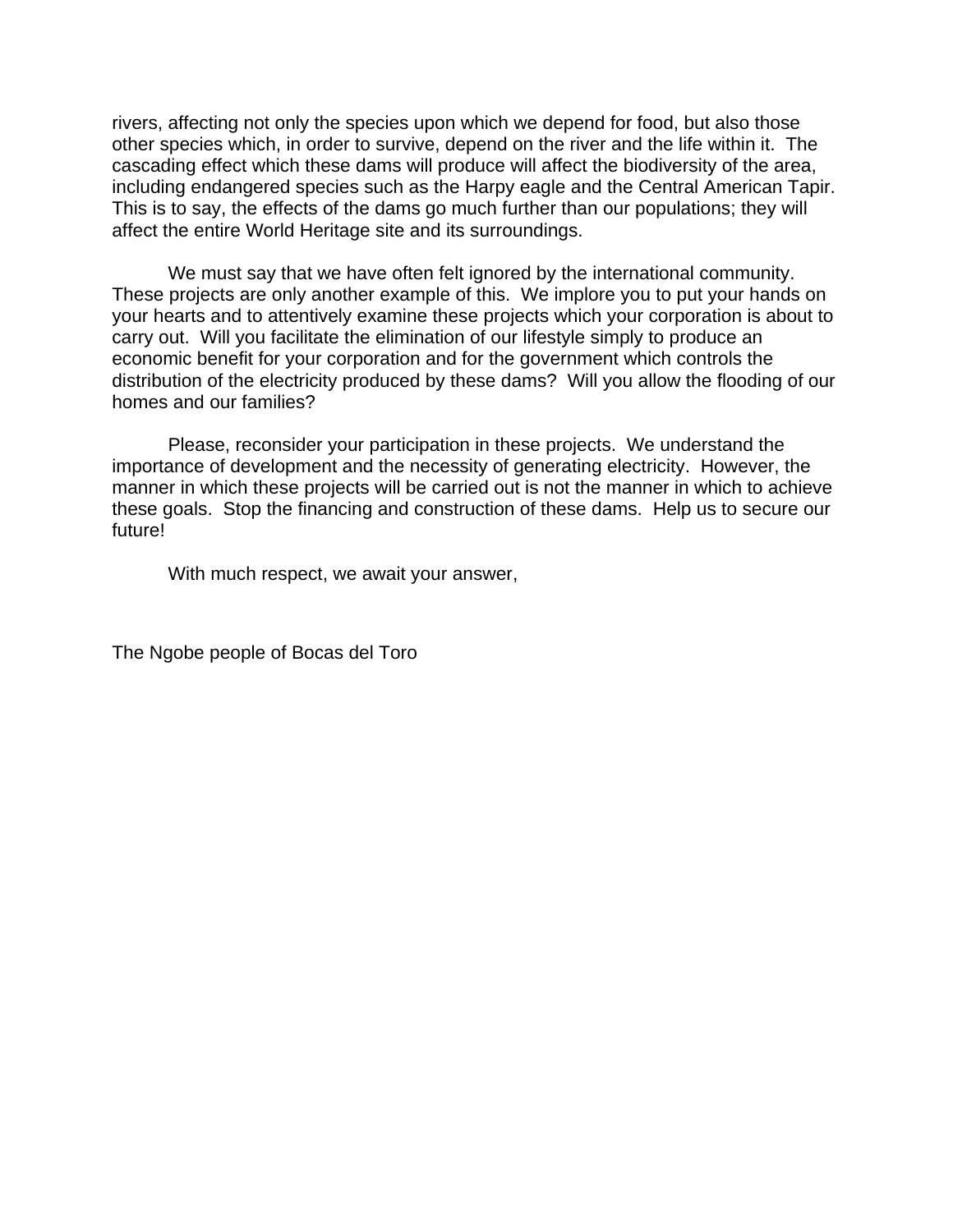Chor co la Pora 20 de sulio del 20-1. la Comonida Chorco la pova firma. Contra, proyectos IdroElectica Changvinola Chan-45.  $1-MéLido = Rbtégo = 1-405-1423$ <br>  $e=Monwét = 40953 - 191-13-787$ <br>  $3-Bénifo = 40953 - 191-1264$  $4 = P_1'$ cola =  $50^{\circ}P_5 = 1 - 1/3 = 1240$ <br>  $5 = 1$ eles hoor \$0Ptz = 1-7ro = 1226<br>  $6 = 1/2$ <br>  $6 = 1/2$ <br>  $7 = 1/2$ <br>  $8 = 1/2$ <br>  $9 = 1/2$ <br>  $1/2$ <br>  $1/2$ <br>  $1/2$ <br>  $1/2$ <br>  $1/2$ <br>  $1/2$ <br>  $1/2$ <br>  $1/2$ <br>  $1/2$ <br>  $1/2$ <br>  $1/2$ <br>  $1/2$ <br>  $1/2$ <br>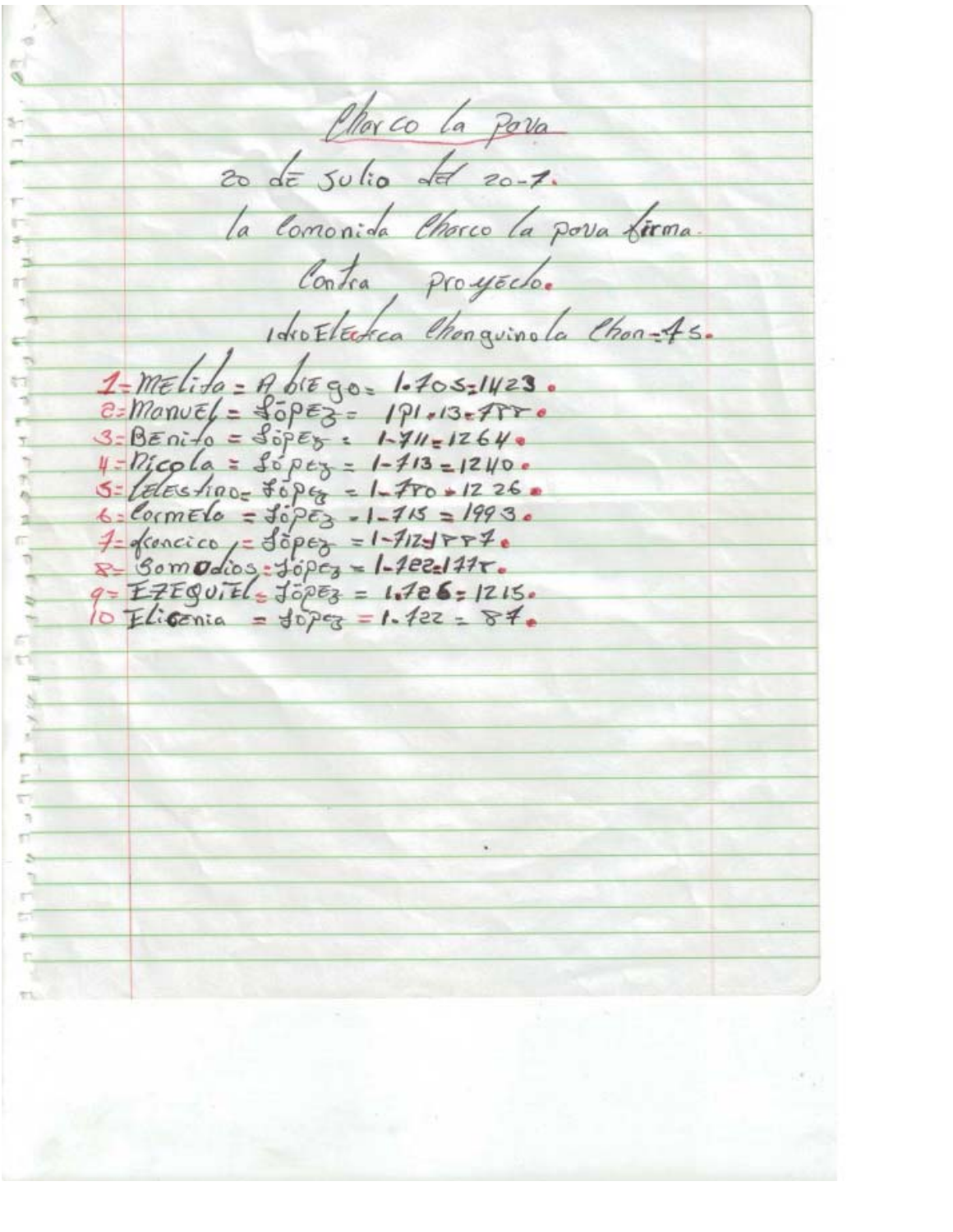Charco La pava La comunidad charco la pava pirma Contra proyects hidrolectrica changuinola chan-76<br>mencell minichdo : 1:53.1686 Chance of Para  $Captillo = 1-77-132$ Gulin chases La los  $\mathcal{Q}^-$ Arcalio Miranda 1-728-1000 chara to love  $S/LKA$   $m$  Remove 1-731-85 Charce La Paso 5 Marta Polacio chara La Port Rosa Palacis Elsanco La Para 7 Enerola Horago 1719-2112 chance to Para chases la Paix Balancianistanda 1713-2091 Chaice Colam to Elicia cuintono 121-13/1 charcs to Para 11 Tontal Brelly 1-728-597 chore la para 12 juan castillo 1-706200 chosestopin 1ª Elcyde Castillo characto Pap 1 Residencastillo Cleases la lova Puis orugama chases La Pasa 17 Serman Santo<br>17 Monuel Hernandoz. 1-701-2016 charco La Para  $=$  Valla al Rey 18 Liberto Deerva-1-731-2061 = Valle al Rey 19  $m5f$   $mF/S$  a abr  $F$  90-1-7311630: Valle al Rey 20 dejandro jementy 1. P. 14302: Valla al Ray Salle el Rey  $2+\sqrt{m\omega_{\mathcal{P}}}\$  falacion. 1.32.94 22 Caracte. Juneno 140.895 Salle & Rey. 23 Rasa Alrego 1-713-2082 Valle al Rey 21/ ma Unicio 1-116-283 Valle al key 25 filma jimeng 1-718-2350 valle el Rey 26 Férmina fin Guerra! 1-pt 8-140 Valle el Rey<br>27 Silvia Sumenez. 1-702-1230 Valle el Rey  $29$  miseya fimente - 1-123 - 1212. Volled Rey 29 Evila Abrago valle of Rey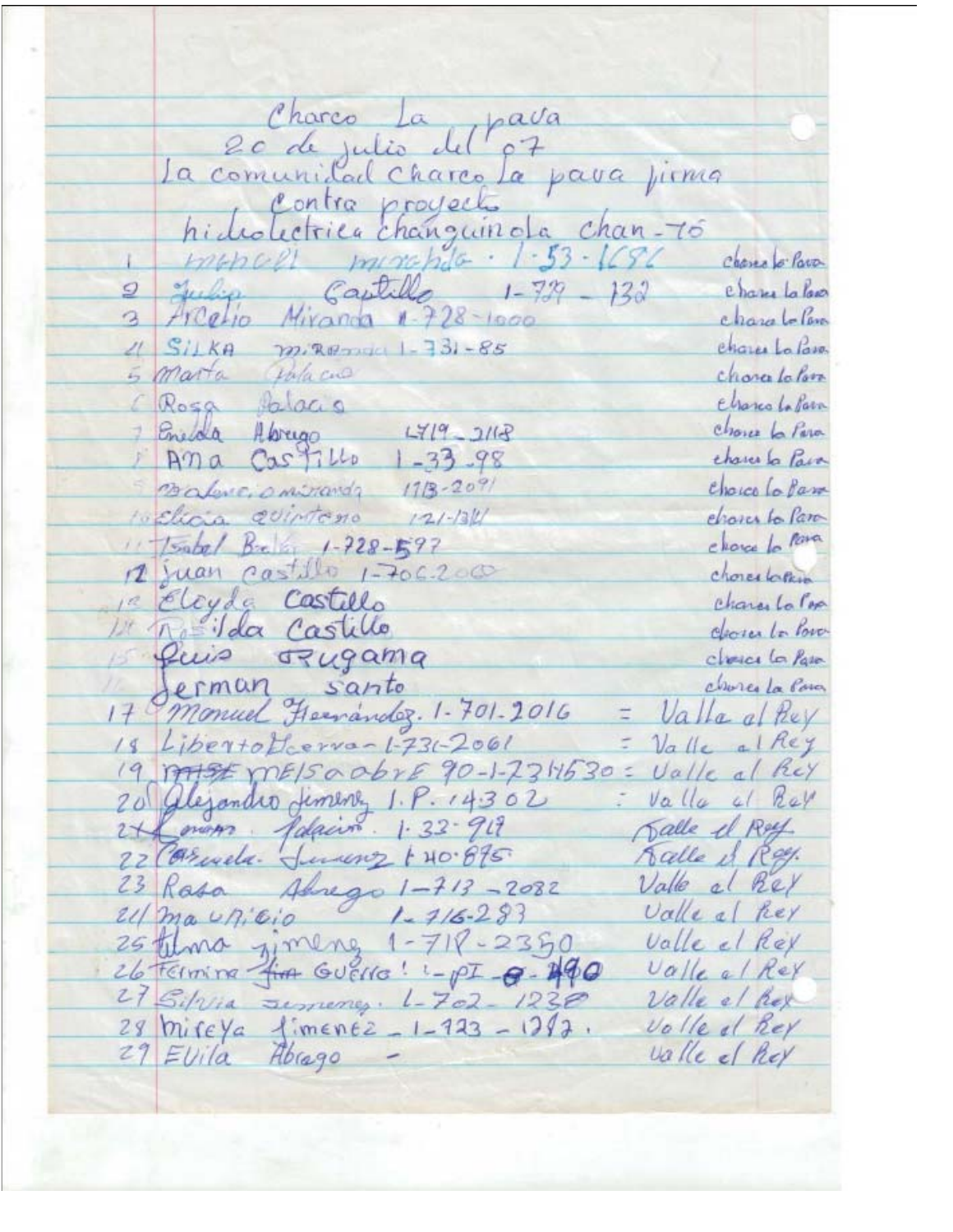Firma.

Cádulo

comunidad.

30 Ines Molina - 1-42-1003. Valle of Rex 31 Felips Polocio 1-715.809 Valla el Ray 32 Rubon Ato Tabona 1.74-809. X 1-721-3353- Valle al Rol 33 Corolina tabera 124 So.7 -Vallea(Ret 39 Carmela Smith 1-706-2288 -Vallacl Ret 35 Damingo al rego. 1-701-710 Valle of Rex 36 Rufina Abrego, 1-710 - 698. Valle el Ral 37 Emoto Banilla 1-35. 592 Tyayabal 38 Ella Aprego-1-728-2499. Guayabal 39 Pauline marals 1-44-417 Guayabal 40 Cecilia Santas Guareper 41 Federal Jera 1-709-1807<br>42 Flibio Teros Guayabal Guayokal 43 Avgelia Tera Guayabol 44 Centers Mortazion 1-715-805 Coayabal 45 Florindo Montezowa 1-232-648 Guoyabal 46 Juane Mivanda 1-734 2995 Guayakal 47 Tibesto Montezoma 1-21-2 747 Gelazabal 48 Volando montezono 1-715-804 Guayabal 49 Abel Monteroma: 17107-704 Grayabal 50 Carolina Miranda 1-7-21-1367 Cooxabal 51 Abelia Abrego 1-720-459 Goayabal 52 Petilda Guerra  $1 - 716 - 176$ Cuaydod 13 Julio Gardelas A. Guayabor 54 Dalia Mivanda A. 1-733-745 Guayabal. 55 Maria Mixanda - 4-709-2087 Garajabal. 56. Adelina Jarcio M. 1-716-1271<br>57 Francisco Abrago A. 191-226-64 Guaya bal. Changuinda arriba 58 Melinda Miranda A. 1-931-1971. Changuinda arriba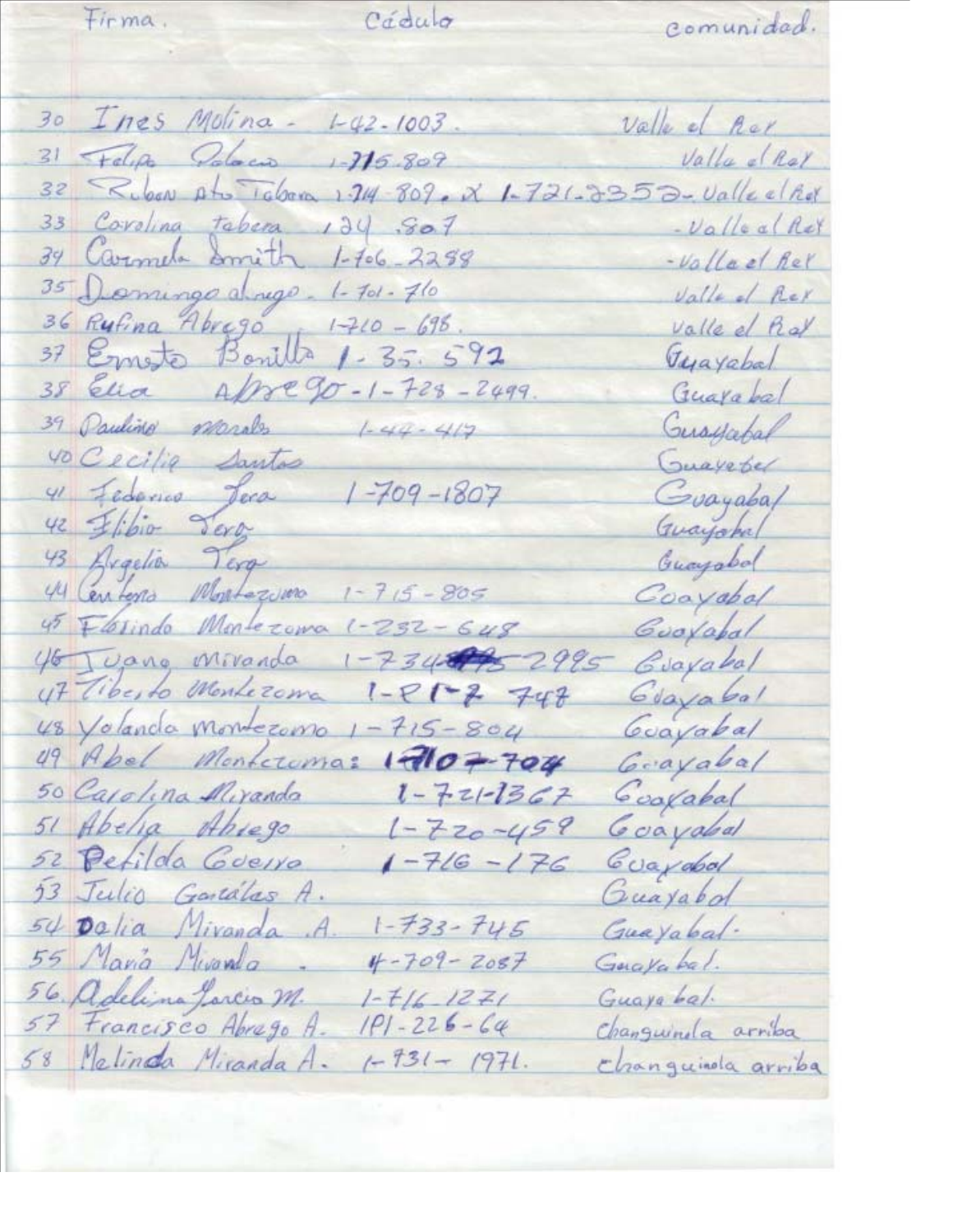Eveyra Abrigo GuayaLal Rogelio Abugo<br>Jase Dera<br>Isabel salina Guayabal Guayabal Guayabal Pingelina Tera Guayabal Elidia 1 Afrego Guayabal 1-708-88 Guayabal. Emiliano Afrego Grayabal marta tera 153 441 Ramón Marales 4-296-752 Nicolas Morales Adriguez 1-PI-13311 Algizon Carolina Jera Salina 1-44-962 Kuizori Oriliana florales Tera 1-706-1998 Mario Pardo Ganto 1-723-1827  $15$ Domiciano Morales Tera 1-710-930  $\mathbf{H}$ Fabian Morales Tero 1-719-74  $\mathbf{H}$ Redilda Morales Tera 1-719.75  $\overline{1}$ Laurencio Santo abrego 1-74-501  $\mathbf{1}$ Boinardino Morales Terra 1-719-76  $\mathbf{r}$ Lezcano Morales Tera 1-734-1445  $\sqrt{1}$ affogzo Vega Vega Jatrice Castillo P. 1-45-501  $11$ Engeda Santo &  $1.52 - 501$ Voia Castillo  $1 - 741 - 379$ BLAS CASTILLO  $1 - 733 - 496$ lucrente celolina 1-705-2460 Florencio Duinters 1-42-979 Enoc gillogra 1-715-1068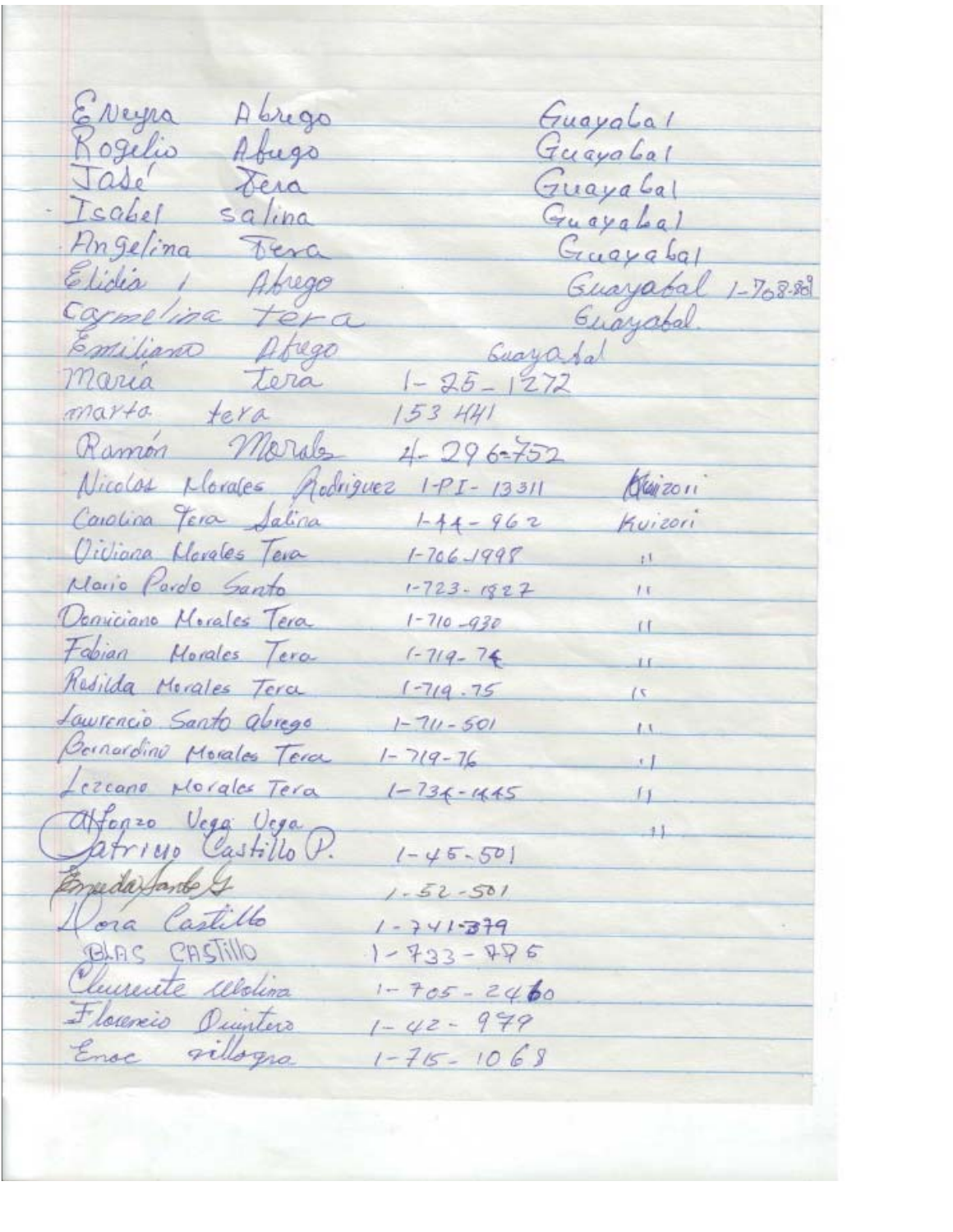firma Cedula Comunidad valle el Rey 89 agustin Jeming - 1-84-405 marta deugo Valle el Rey  $163 - 2193$ Guayabal Diano santos 1-781-1973. FilomenaBeterano 1-73B-1401-Guayabel  $C4$ iliamiranda 1-204 605-Euagabet Letricia Mordes 1-733-586. Guayobol Nicader Vecrabs  $4 - 729 - 2229$ Guayaho/ Quildo Castillo p. 1-44-952 Guayabal Santo movales 1-33-238 Guayabol  $Cafalina Tera 1-36-150$ Guayobel Damaris Aarego 1-730-1411 Genaro Abrego 1-713-1882 Cauceyabel Mariela Abrego 1-1718-442 Guayaho Bernabel movales 1-724-2466 Guayobol Ricardo Santo 1-32-848 - Pres. Club Padre f. changing Demetico Curva 1-709-11-90 Changuinela arciba Damaris 3 Ovintero 1 722-1743 Guayabal Cornela Chariters 1-716-147 Guayabal  $T < 112$  Ovintero 1-722-1742  $G\cup A\cup A$ Ernesto Quintord J-44-337 GUAYAGAI  $\overline{a}$ neyra Abrego 1-729-1500  $-60444641$ Santiago Abrego B. : 1-701-1794 - George Sal Eva Luciano P. 1-701-1797-Geography Villiana Abrgo 1-712-324 - Guayabal. yolanda Abugo 1-47 - 646 -Quayobal. Ramon Drea Q. 1-22. 1523 - Guayabal Sante Critica Gonzalez-4-209-111. Guayabal. Milka E. Tera G. 1-721-2412- Guayabel Melita Dera S. 1:41.241 Guayabal Vielka AbregoJ. Guarabal